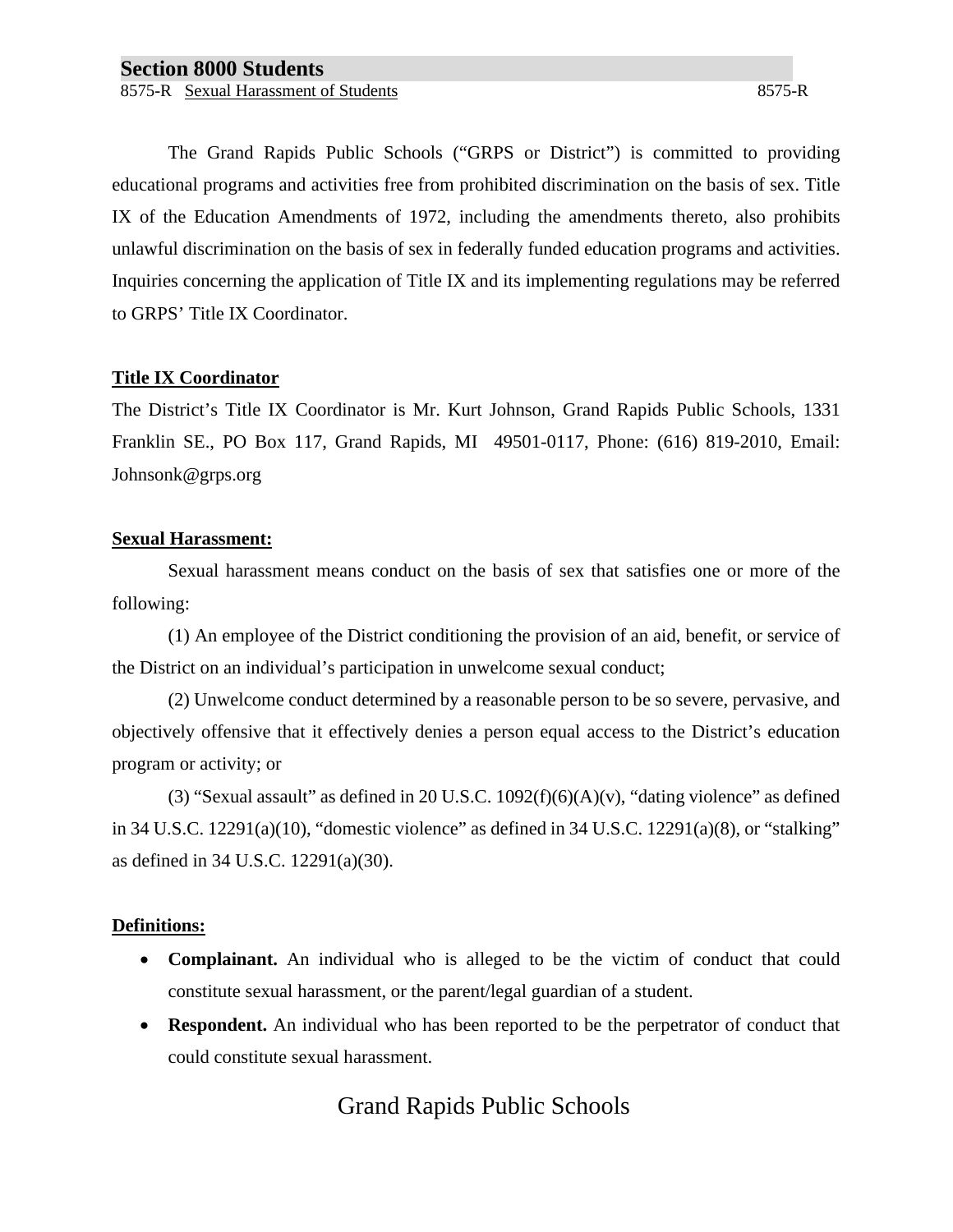- **Actual Knowledge.** Notice of sexual harassment or allegations of sexual harassment or allegations of sexual harassment to the Title IX Coordinator or any official who has authority to institute corrective measures on behalf of the district, or to any employee of the District.
- **Consent.** An affirmative decision which indicates by clear words or actions a willingness by all parties to engage in mutually agreed upon sexual activity. Consent may not be inferred from silence, passivity, lack of resistance, or based on the existence of a current or previous dating or sexual relationship. Assent shall not constitute consent if given by a person who, because of youth, disability or other condition, is unable to lawfully give his or her consent.
- **Education Program or Activity.** Any location, event, or circumstance within the United States over which the District exhibits substantial control over the Respondent and the context in which the alleged sexual harassment occurred.
- **Formal Complaint.** A document signed by a Complainant or signed by the Title IX Coordinator alleging sexual harassment against a Respondent and requesting that the district investigate the allegation of sexual harassment. At the time of the filing of the formal complaint, the Complainant must be participating in or attempting to participate in a GRPS education program or activity.
- **Supportive Measures.** Individualized services reasonably available that are non-punitive, non-disciplinary, and not unreasonably burdensome to the other party, while designed to ensure equal educational access, protect safety, or deter sexual harassment.
- **Investigator.** A District administrator or person hired by the District who is trained in conducting Title IX investigations.
- **Decision Maker**. A District administrator who is not the investigator or the Title IX Coordinator who has received training on Title IX.

### **Duty to Report:**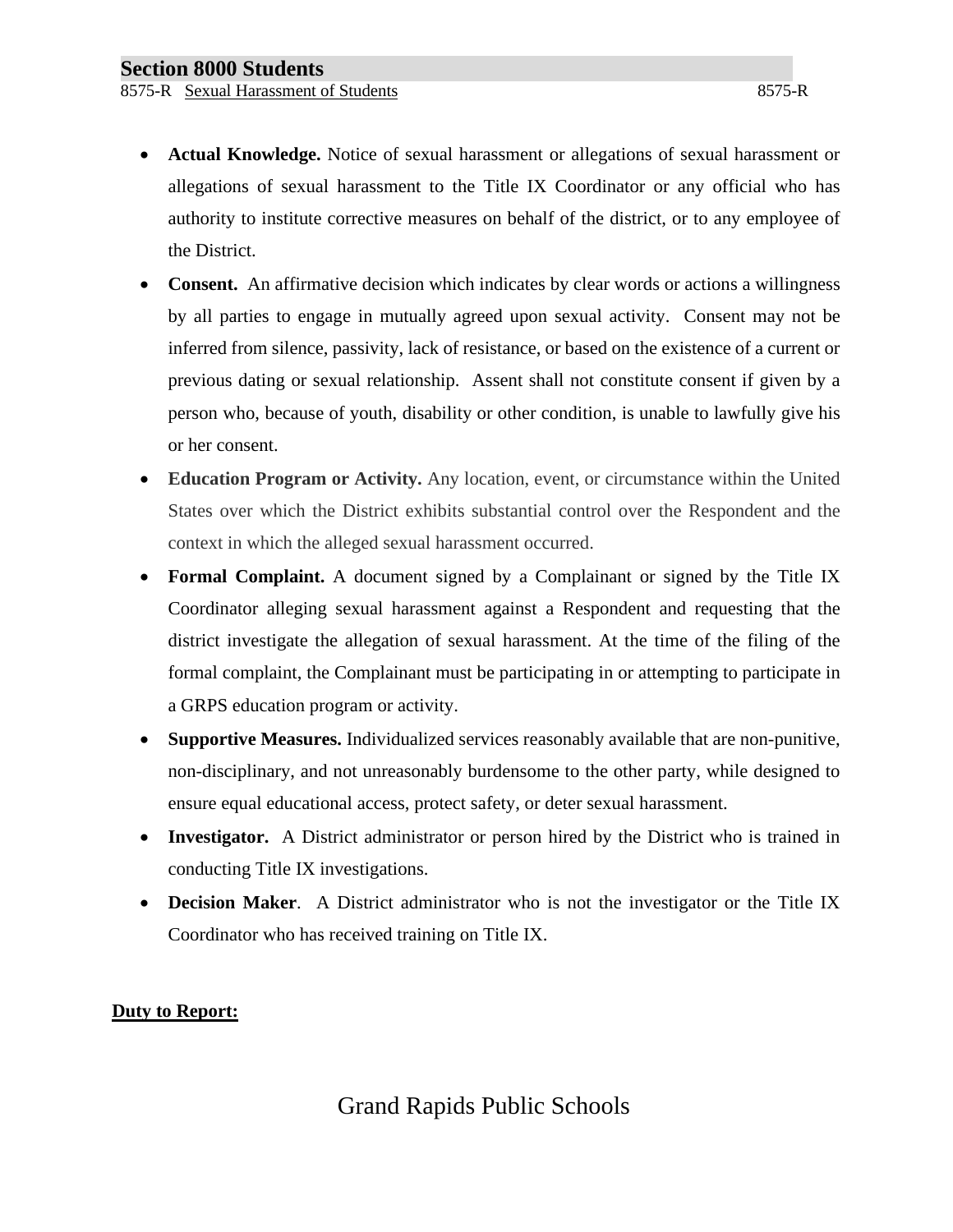8575-R Sexual Harassment of Students 8575-R Sexual Harassment of Students 8575-R

All District employees have an affirmative duty to report known or suspected instances of sexual harassment in a district education program or activity involving students. Any District employee who 1) witnesses sexual harassment; 2) hears about sexual harassment or sexual harassment allegations from a Complainant (i.e., a person alleged to be the victim) or a third party (e.g., the Complainant's parent, friend, or peer); receives a written or verbal complaint about sexual harassment or sexual harassment allegations; or by any other means, has an affirmative duty to immediately (but no later than the end of the next business day) report the incident(s) to the Title IX Coordinator.

Any student, or parent on a student's behalf, who 1) believes he/she/they have suffered sexual harassment for any reason; 2) witnesses sexual harassment; 3) hears about sexual harassment or sexual harassment allegations from a Complainant (i.e., a person alleged to be the victim) or a third party (e.g., the Complainant's parent, friend, or peer); or by any other means may report the incident(s) to any District employee. The District employee has the affirmative duty to report the allegation to the Title IX Coordinator by no later than the end of the next business day.

Reports may be made at any time, including non-business hours, to:

#### **Kurt Johnson, Title IX Coordinator**

Grand Rapids Public Schools 1331 Franklin SE., PO Box 117 Grand Rapids, MI 49501-0117 Phone: (616) 819-2010

Email: Johnsonk@grps.org

Reports may also be made to the Ethics Hotline at [https://reportanissue.com/grps/welcome.php,](https://reportanissue.com/grps/welcome.php) or call 1-800-345-7377. Reports sent to the Ethics Hotline must be reported to the Title IX Coordinator by the end of the next business day after receipt of the complaint.

#### **Grievance Procedures:**

The Title IX grievance procedures do not replace GRPS' other policies and procedures, which may be pursued in addition to these procedures. Upon receiving actual knowledge of an allegation or being informed of a formal complaint, the Title IX Coordinator shall promptly do the following: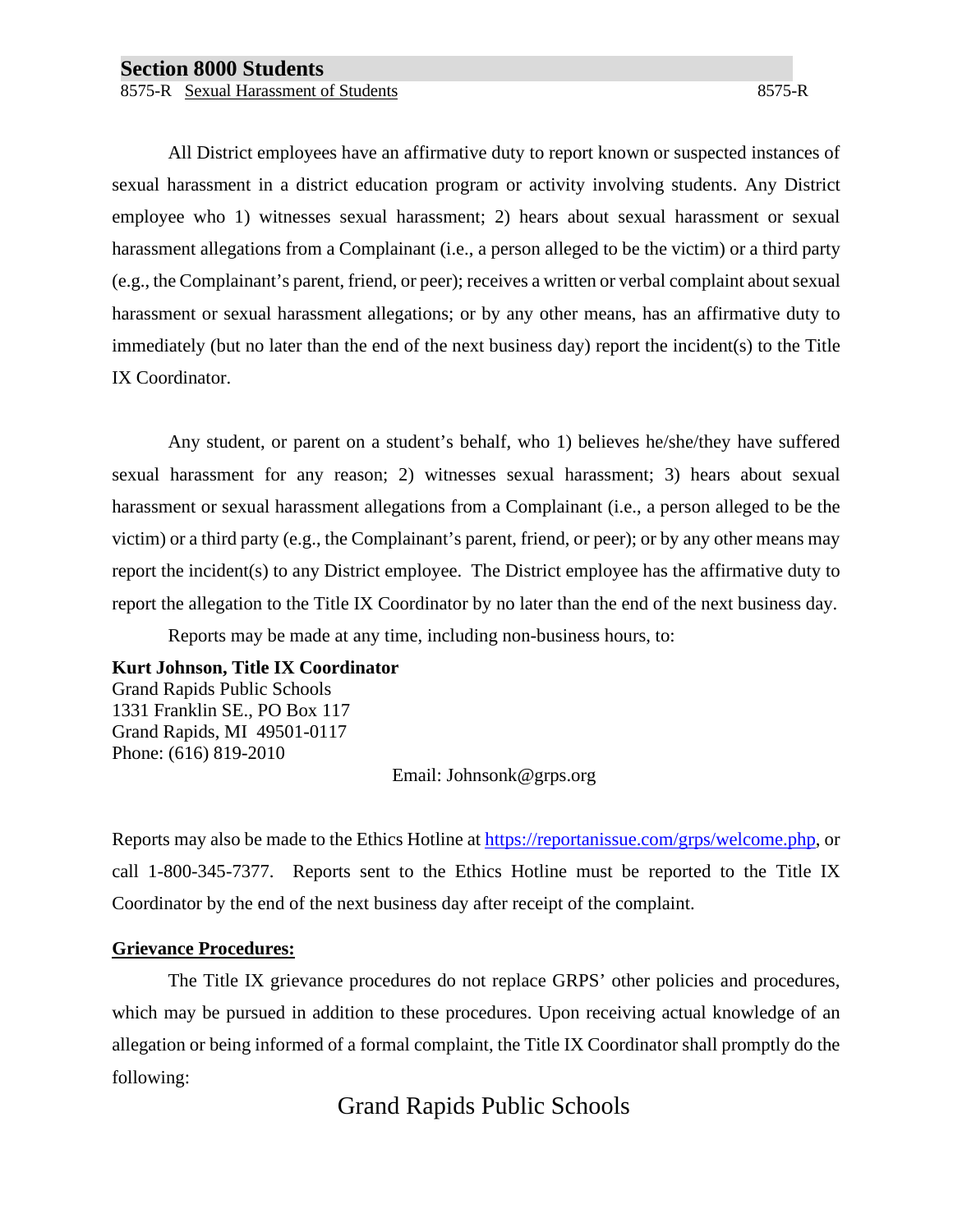- Immediately contact the Complainant (Complainant in this context can also include the parent/guardian of a student, as appropriate) and discuss and offer supportive measures, taking into consideration the Complainant's wishes regarding supportive measures, and
- Inform the Complainant of the availability of supportive measures with or without the filing of a formal complaint, and
- Explain to the Complainant the process for filing a formal complaint.

### **Formal Complaint Response:**

The Superintendent shall designate a person, other than the Title IX Coordinator, to promptly investigate and initiate this grievance process against a Respondent only when a Complainant files, or the Title IX Coordinator signs, a formal complaint. The grievance process requires:

- The Title IX Coordinator, investigator, decision-maker, and those who facilitate informal resolution processes or appeals to be free of any conflicts of interest.
- The investigator shall send written notice to both parties of the allegations upon receipt of a formal complaint.
- The written notice will include notice of the grievance process; notice of allegations in sufficient detail to allow the Respondent to prepare a response; a statement that the Respondent is presumed not responsible/responsibility will be determined at end of process; notice of the parties' rights to have an advisor and to inspect/review evidence; and notice of any provision in the code of conduct that prohibits knowingly making false statements or providing false evidence during the grievance process.
- The investigator shall treat the Complainant and Respondent equitably. There shall be a presumption that the Respondent is not responsible.
- The investigator will endeavor to resolve complaints within 60 days, though the actual time will vary depending on the circumstances of each complaint.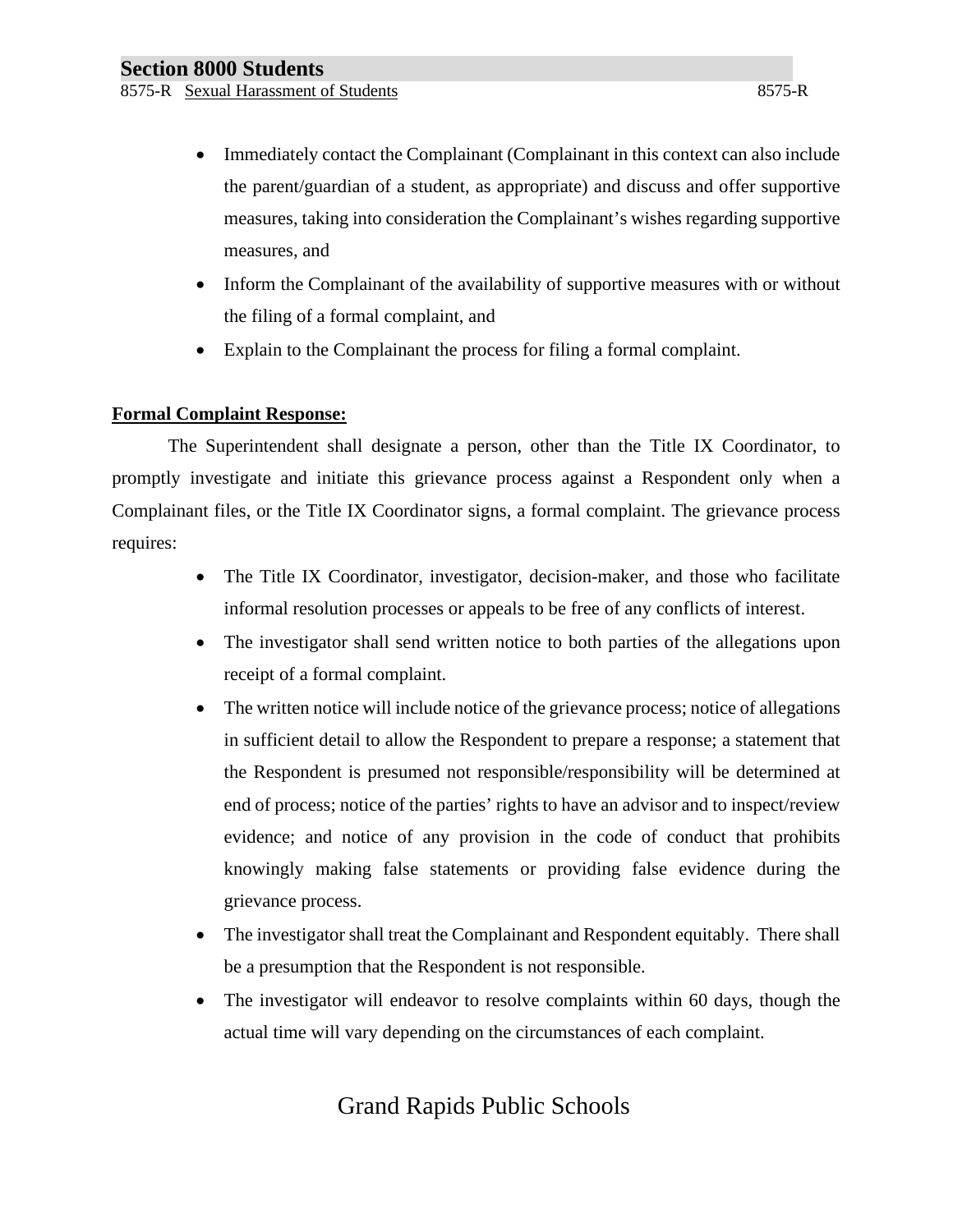- Before the preliminary report is finalized parties/advisors must have at least 10 days to review and respond to all evidence directly related to allegations.
- The investigator shall provide an objective evaluation of all relevant evidence presented or gathered (inculpatory and exculpatory) and provide a final written report.
- The final report (incorporating feedback) shall be provided to the parties/advisors at least 10 days before the determination of responsibility.

The grievance process must not use, rely on, or seek disclosure of information protected under a legally recognized privilege, unless the person holding the privilege has waived the privilege.

#### **Hearings:**

Students will be entitled to the disciplinary hearing process outlined in Board Policy 8350 and 8350-R, *Student Suspension or Expulsion,* and the student handbook, only if long term suspension (more than 10 days) or expulsion is recommended.

#### **Written Relevant Questions:**

After the investigative report has been sent to the parties, and before reaching a determination regarding responsibility, the decision maker must afford each party the opportunity to submit written, relevant questions that a party wants asked of any party or witness, provide each party with the answers, and allow for additional, limited follow up questions from each party. The decision maker must explain to the party proposing the question any decision to exclude questions as not relevant.

#### **Legal Standard:**

The standard that shall be used is the preponderance of evidence (there is a greater than 50% chance that the claim is true).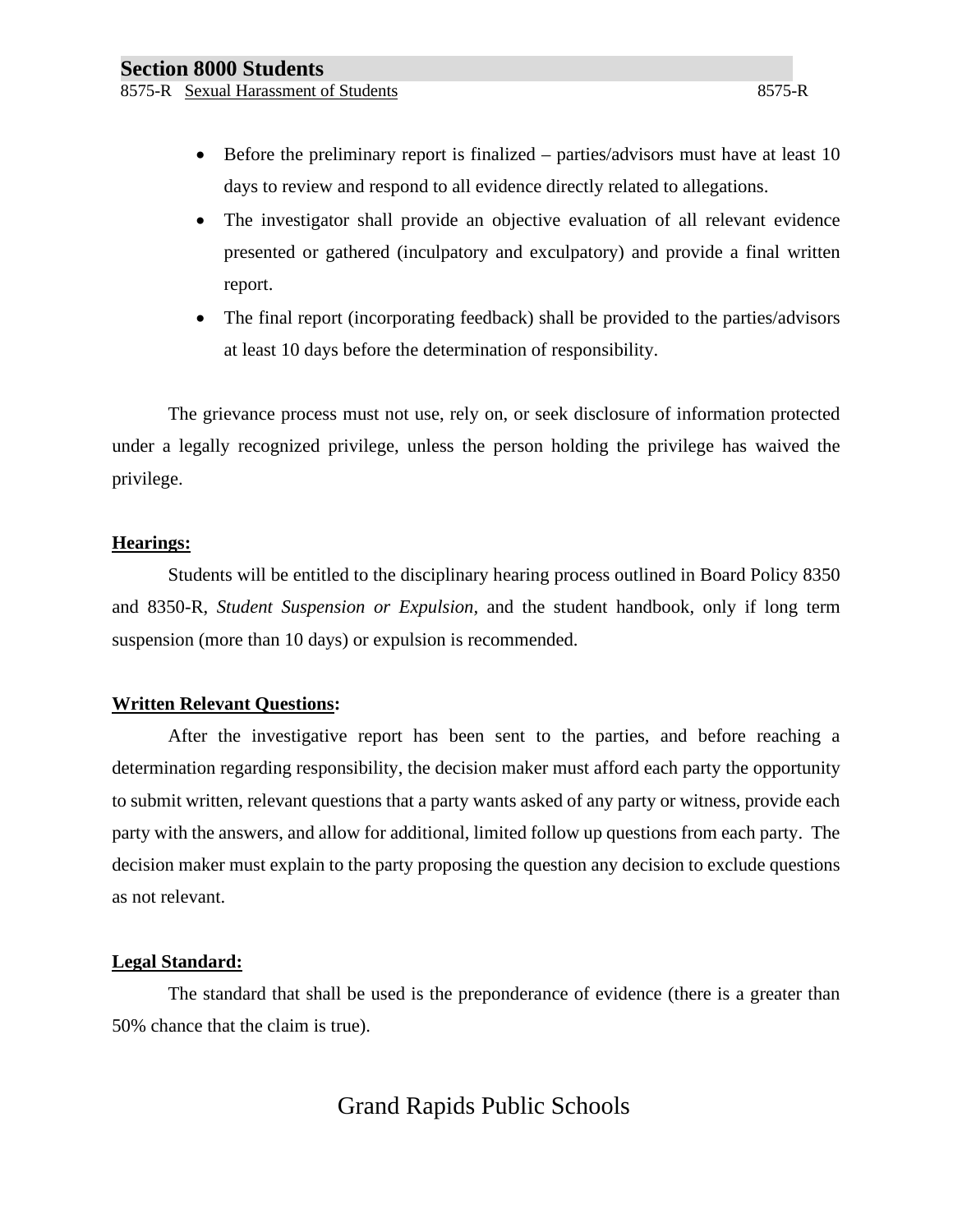#### **Resolutions:**

**Informal Resolution**: Informal resolution is only permitted if a formal complaint is filed. Informal resolution may encompass a broad range of conflict resolution strategies, including, but not limited to, arbitration, mediation, or restorative justice. Informal resolution is allowed at any time during the formal complaint process if:

- Both parties are provided written notice of their rights;
- Both parties' written, voluntary consent is obtained; and
- Complaint does not allege an employee harassed a student.

**Dismissals**: If the allegations in a formal complaint do not meet the definition of sexual harassment, the District will dismiss such allegations for purposes of Title IX. However, the District may still address the allegations in any manner the District deems appropriate under Board Policy or the student code of conduct outlined in the student handbook.

- **Mandatory dismissals**: For purposes of Title IX, the District is required to dismiss formal complaints that do not meet the definition of sexual harassment, did not occur in the district's program or activity, or did not occur in the United States.
- **Permissive dismissals**: For purposes of Title IX, the District has the discretion to dismiss formal complaints where the Complainant requests withdrawal of a formal complaint, Respondent's enrollment or employment with the District ends, or specific circumstances prevent the District from gathering evidence sufficient to reach a determination.

**Determinations**: If the formal complaint is not dismissed, the District will issue a written determination simultaneously to the parties, along with information on how to file an appeal. The determination will include the following information:

- Allegations
- Procedural steps taken
- Findings of fact
- Application of code of conduct to facts
- Statement of and rationale for result as to each allegation, including:
	- **Determination of responsibility**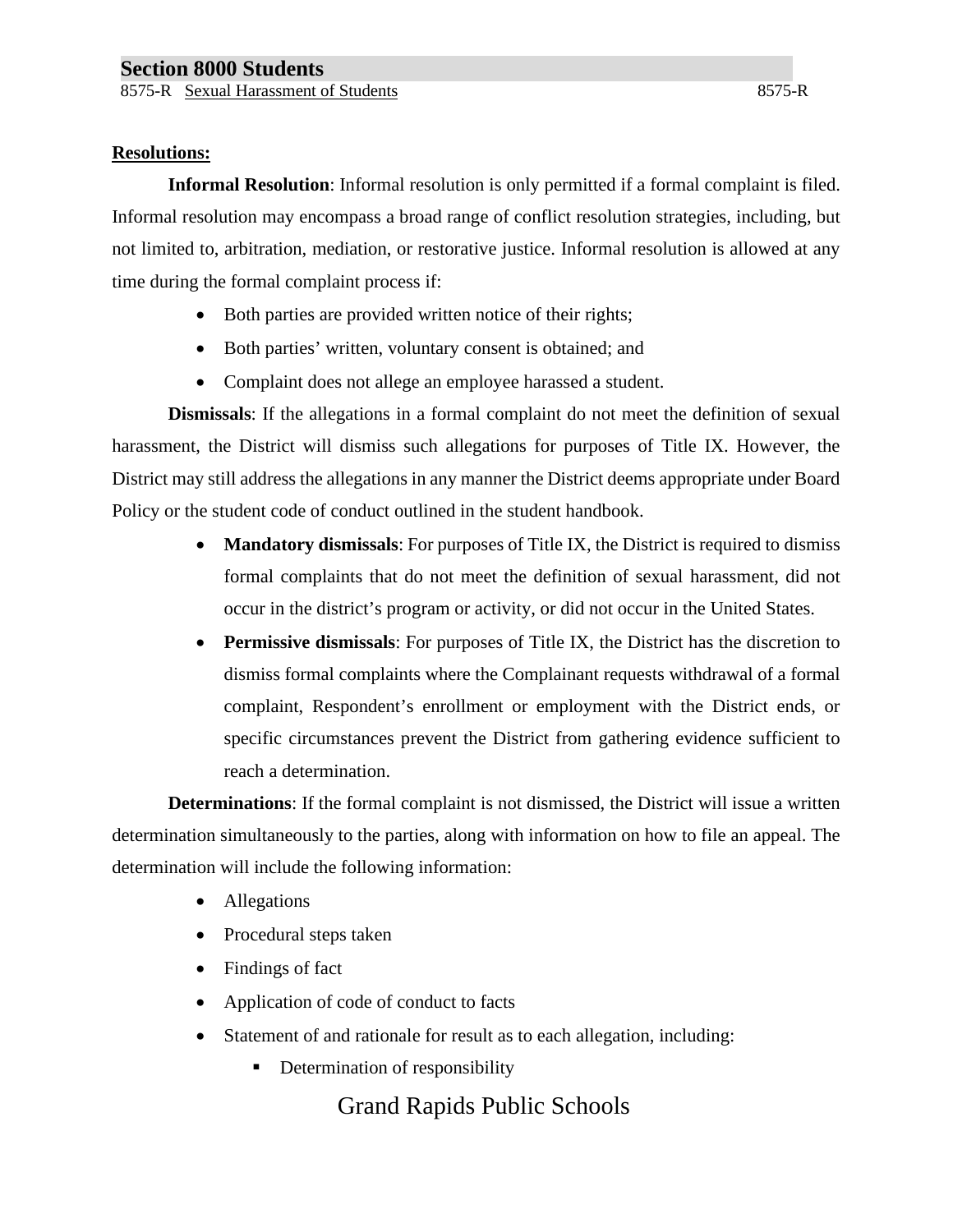- Any disciplinary sanctions
- Whether remedies to restore or preserve equal access to the educational program or activity will be provided.

### **Range of Supportive Measures and Discipline:**

If a Respondent is found to be responsible for sexual harassment, the District must effectively implement supportive measures for the Complainant, designed to restore or preserve the Complainant's equal access to education. Examples of supportive measures include, but are not limited to, counseling, course-related adjustments, modification of work or class schedules, increased security or monitoring, or mutual restriction on contact between the parties. The District may impose disciplinary sanctions on the Respondent that may include suspension or expulsion from school, or in the case of an employee, receipt of a written warning, suspension from employment and/or termination of employment.

#### **Appeals:**

The District will offer appeals to both parties for dismissals and final determinations in the following circumstances:

- Procedural irregularity
- New evidence not reasonably available previously
- Conflict of interest for Title IX Coordinator, investigator, or decision-maker

The District may offer appeals for other reasons on equal terms.

### **Training of Title IX Personnel:**

Training of Title IX personnel must include training on the definition of sexual harassment, the rape shield protections provided for Complainants, other relevant laws and topics, and include the scope of the school's education program or activity, how to conduct an investigation and grievance process including appeals, and informal resolution processes, as applicable, and how to serve impartially, including by prejudgment of the facts at issue, conflicts of interest, and bias. Training materials must be posted on the District website.